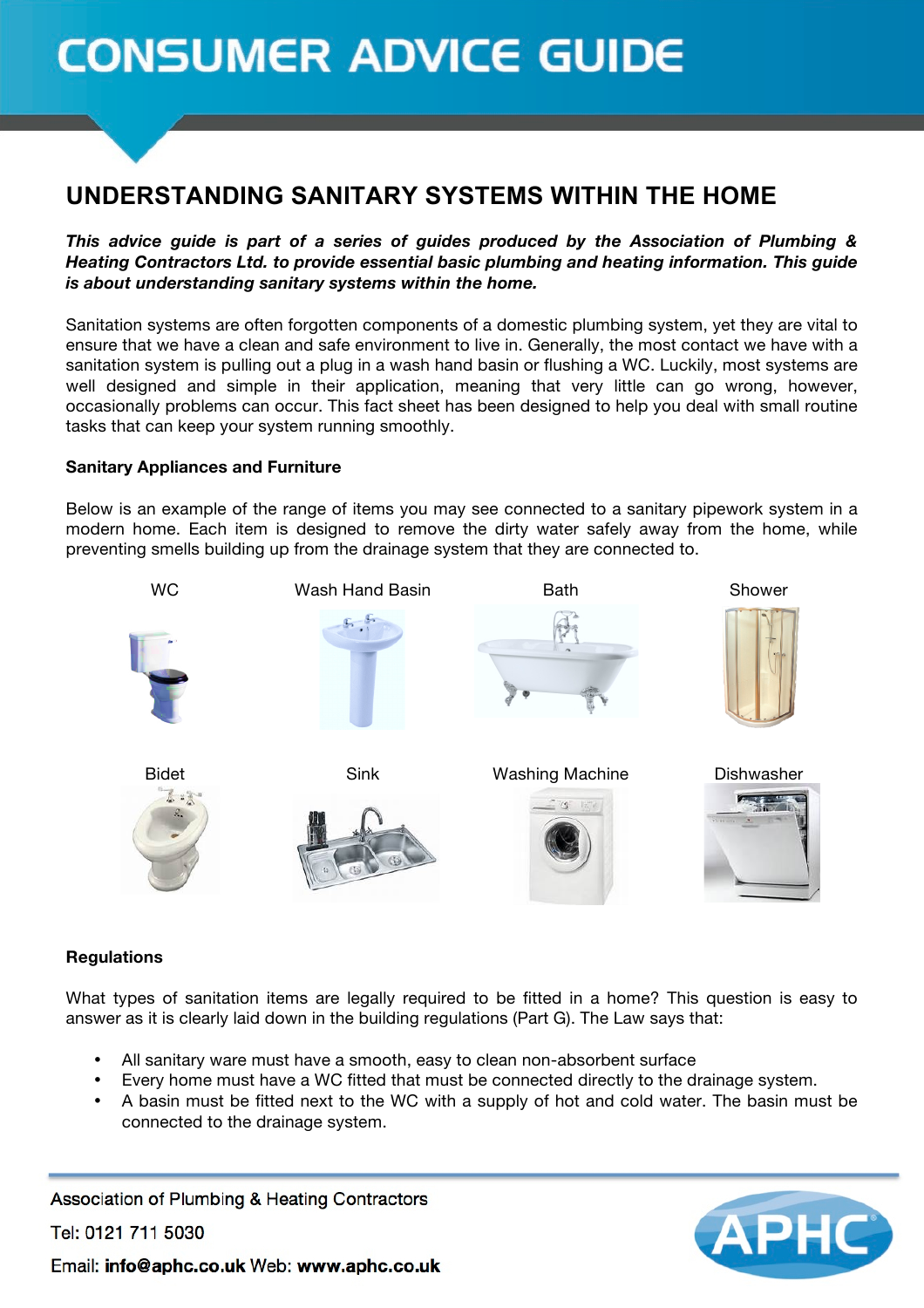- Each home by law must have a fixed bath or shower, which must have a supply of hot and cold water.
- All appliance connections connected to the drains must have a trap on them to prevent smells and dangerous gases building up in homes.
- All areas where food is made must have a closable door between the room and any room with a WC in it.

#### **The drainage system in the home**

Getting the used water and other waste products away from sanitary appliances is the primary purpose of the above ground drainage pipework. The pipework must be professionally designed and installed to ensure no smells enter the home from the pipework and all waste products are disposed of safely.

The drainage system in a house historically was made from metals such as cast iron, copper or lead but for the last 40 years PVC plastic has been used as the main drainage pipe material.

The pipes are normally connected together, as shown in the picture below, depending on what you have fitted. The WC uses a 110mm diameter pipe, and any baths, showers, sinks and other appliances like washing machines use 40mm pipes and basins and bidets using 32mm pipes.

All the pipes are laid out to a slope or 'fall' to allow the water to drain away without leaving behind any dirt or debris in the pipe.

All appliance connections to the drainage system must have a trap on them to prevent smell or gasses entering the home.

The soil pipe can be located inside or outside and the end can terminate with an open end covered in a cage (to stop birds nesting in it) or with an automatic air admittance device.



#### **Macerators**

Association of Plumbing & Heating Contractors

Tel: 0121 711 5030



Email: info@aphc.co.uk Web: www.aphc.co.uk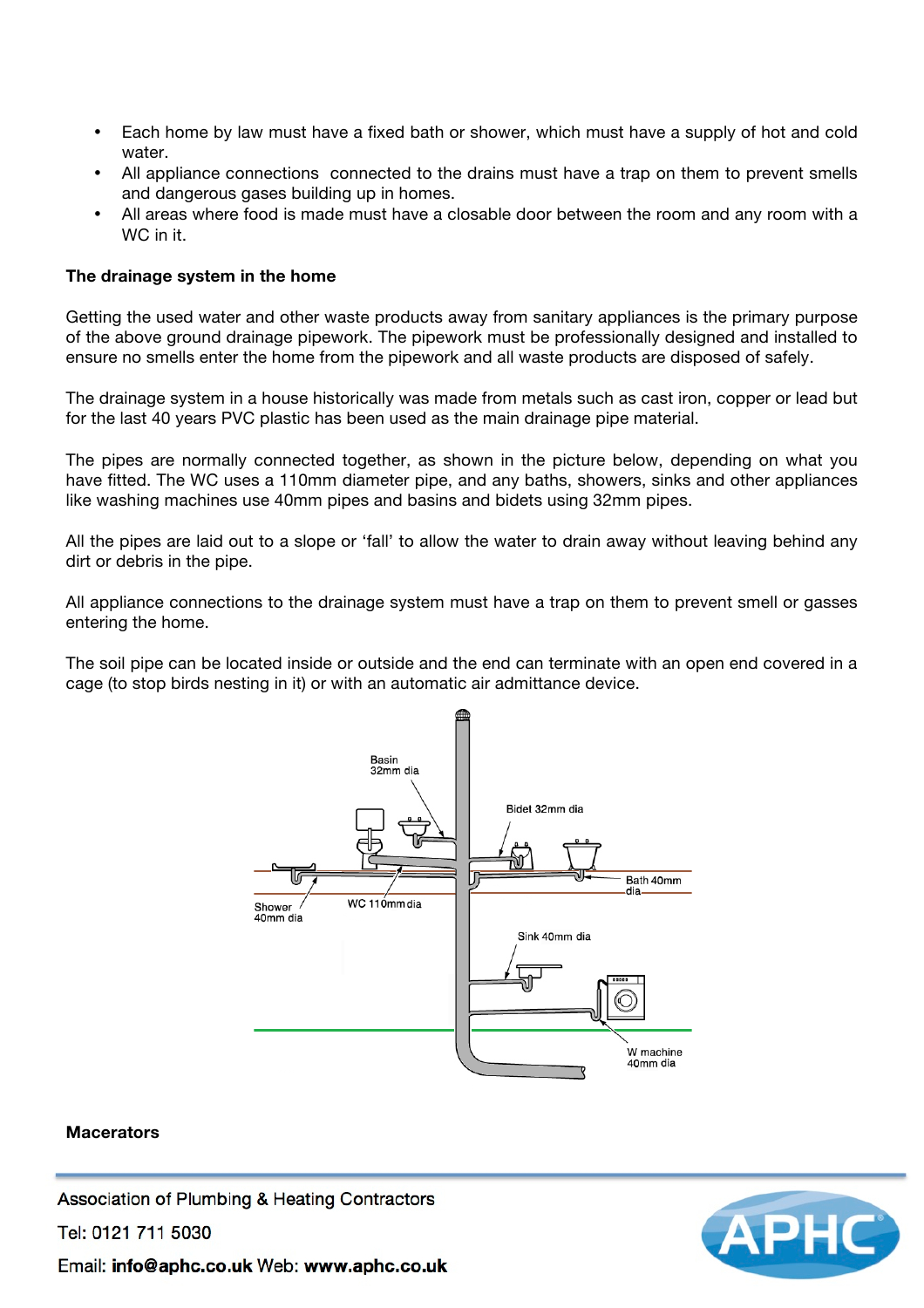

Macerators are clever devices that allow WC's and even whole bathroom suites to be located in odd places, they work by chopping up the waste into very fine mulch and pumping it to a drain. This means they can overcome problems of locating en-suites and cloakroom toilets in odd places. Plus the pipe that comes from the macerator is much smaller gauge than the normal 110mm soil pipe so the pipe can be routed where 110mm pipe would be impossible or impractical.

The down side is that because they are designed to chop up only normal toilet waste they are prone to block up if items such as wet wipes or cotton buds are flushed into the unit which the unit then can't chop and pump. This means that they can often stop working, and when they stop working everything connected to them stops

working also.

#### **Maintenance**

#### **Blockages**

Occasionally, things can go wrong and you may find water is slow to drain away or water is not draining away from the appliance at all.

You can take some simple steps to try to remove the blockage yourself, a plunger, available from most hardware stores is a very simple but effective way to 'push' the blockage away, into larger pipework where it is no longer a problem. Simply smear petroleum jelly around the base of the plunger to help create a seal. Fill the appliance with water until the base of the plunger is covered and cover any overflow with a damp cloth, and then push down in sharp, decisive movements. If this does not work then the pipework may need to be removed and inspected, cleared and replaced. To get this completed, you should engage the services of a professional plumber. Details are at the end of this guide.

#### Smells

Smells coming from the pipework can occur for a number of reasons. If this happens in a bathroom that is not used regularly, then it may be rectified simply by running your taps for  $5 - 10$  minutes. This will flush through and re-fill the trap under the appliance outlet. If the smell returns in a short period of time then you should ask a plumber to come out and look at the system.

# **In Summary**

Sanitation systems are not very complicated in comparison to the water side of plumbing and heating, but for public health reasons there are strictly laid out rules that stipulate what should be installed and how.

# **About APHC**

APHC is the trade body for the plumbing and heating industry in England and Wales. APHC members are qualified and professional businesses who are committed to high standards of workmanship and high levels of customer service. Only those plumbing and heating businesses that have passed our quality assurance criteria are accepted as members, giving you the consumer peace of mind.

Association of Plumbing & Heating Contractors

Tel: 0121 711 5030



Email: info@aphc.co.uk Web: www.aphc.co.uk